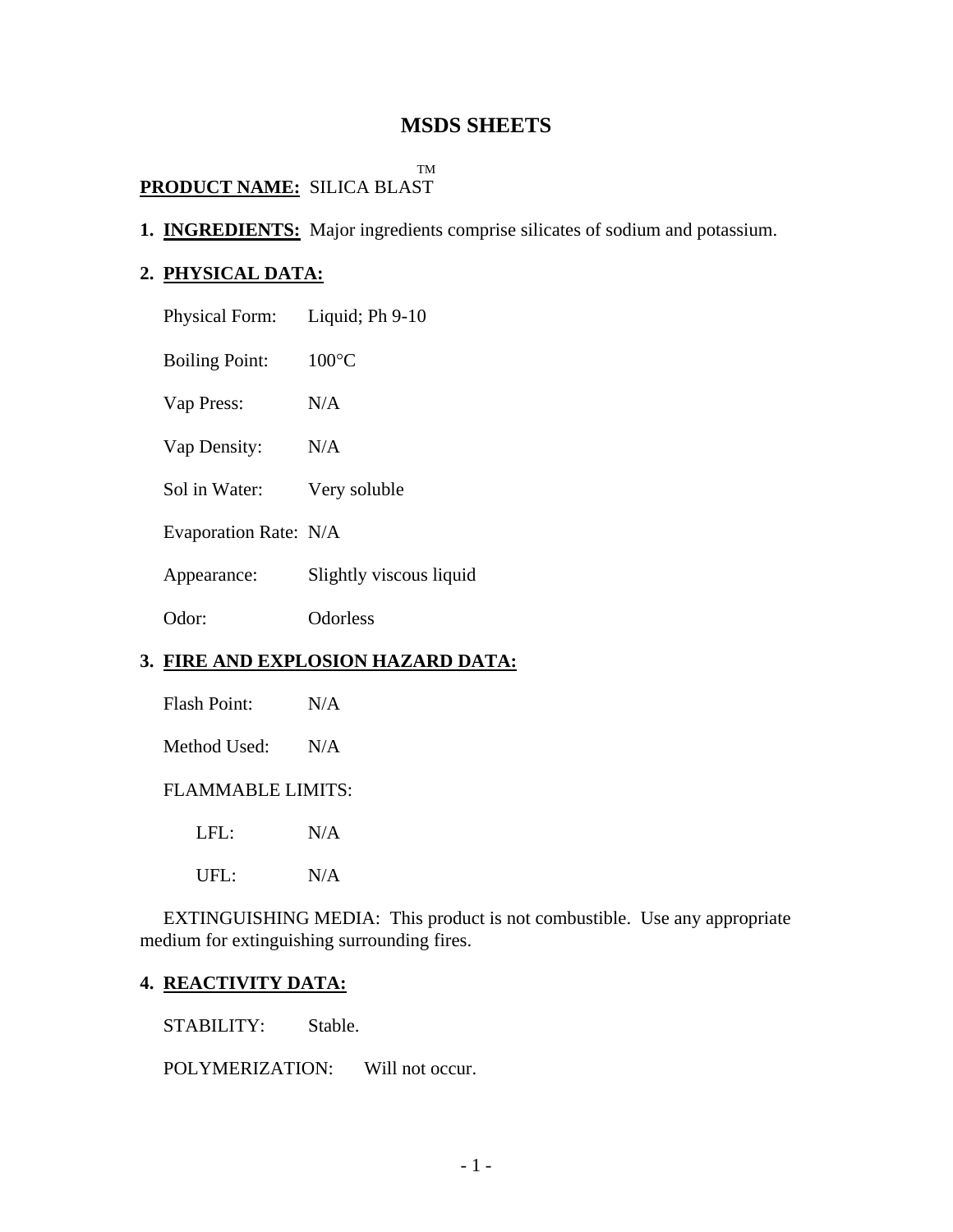Conditions to Avoid: Water of crystallization from applicable components driven off at approximately 235° Fahrenheit / 113° Celsius.

 Materials to Avoid: Solutions can be corrosive to metals. Avoid strong oxidizing and reducing agents.

Hazardous Decomposition Products: None.

# **5. ENVIRONMENTAL AND DISPOSAL INFORMATION:**

 ACTION TO TAKE FOR SPILLS OR LEAKS: Wear protective equipment, including rubber boots, rubber gloves, rubber apron and chemical goggles. For small spills, sweep up and dispose of in DOT-approved waste containers. Comply with all applicable governmental regulations on spill reporting, and handling and disposal of waste.

# **6. FIRST AID:**

IF INHALED: Remove to fresh air.

IN CASE OF EYE CONTACT: Flush eyes with lots of running water.

 IN CASE OF SKIN CONTACT: Wash skin with lots of soap and water. Remove contaminated clothing and shoes. Get medical attention if irritation persists.

IF SWALLOWED: Do not induce vomiting. Consult a physician.

### **7. HEALTH HAZARD INFORMATION:**

PRIMARY ROUTES OF EXPOSURE: Skin or eye contact, swallowed.

SIGNS AND SYMPTOMS OF EXPOSURE:

Eye Contact: May moderately irritate eyes.

Skin Contact: May irritate damp skin.

Swallowed: Swallowing may result in abdominal discomfort.

CHRONIC EFFECTS OF EXPOSURE: No specific information available.

MEDICAL CONDITIONS AGGRAVATED BY EXPOSURE: None known.